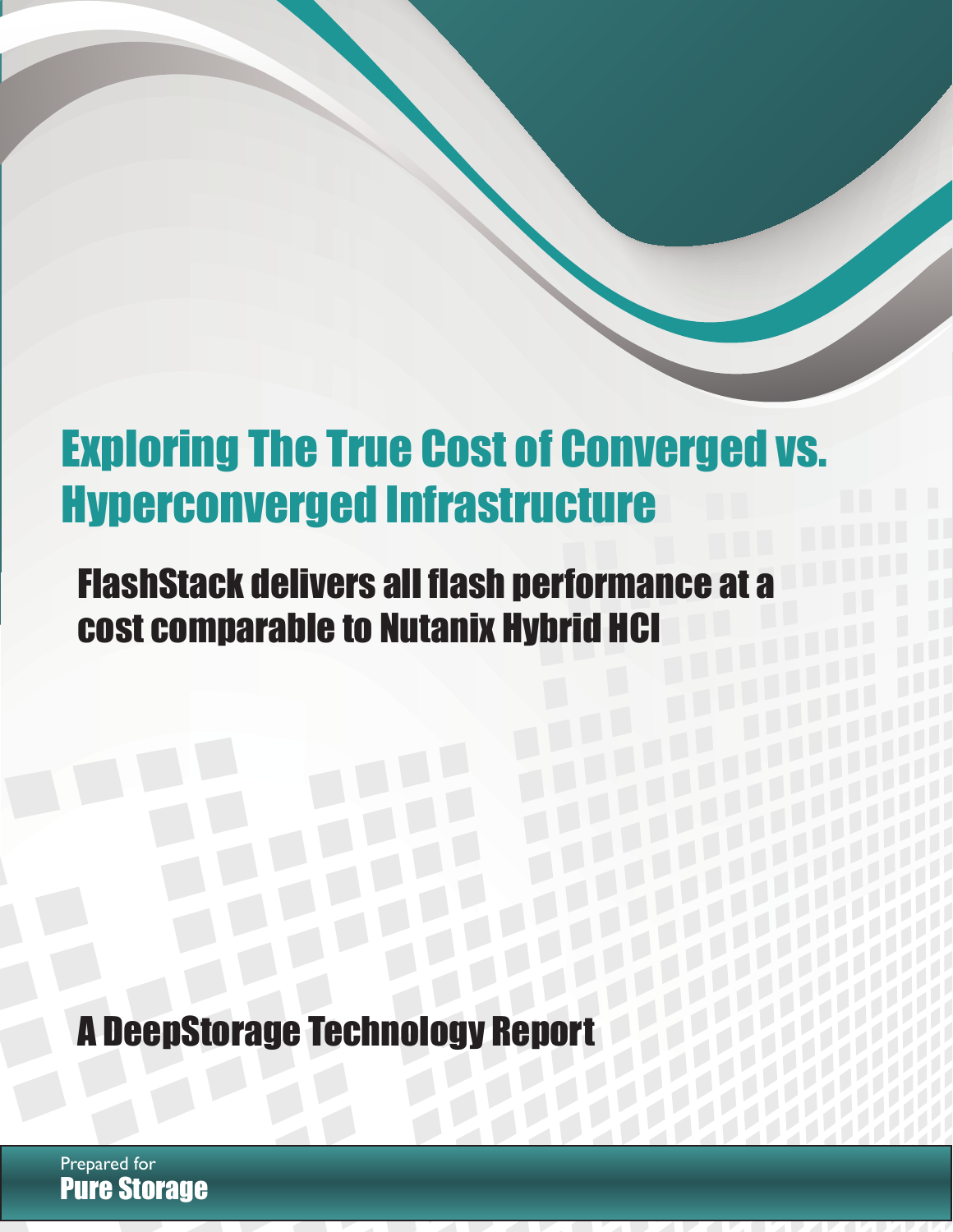### **About DeepStorage**

DeepStorage, LLC. is dedicated to revealing the deeper truth about storage, networking and related data center technologies to help information technology professionals deliver superior services to their users and still get home at a reasonable hour.

DeepStorage Reports are based on our hands-on testing and over 30 years of experience making technology work in the real world.

Our philosophy of real world testing means we configure systems as we expect most customers will use them thereby avoiding "Lab Queen" configurations designed to maximize benchmark performance.

This report was sponsored by our client. However, DeepStorage always retains final editorial control over our publications.

Copyright © 2017 DeepStorage, LLC. All rights reserved worldwide.

Third Edition September 2017

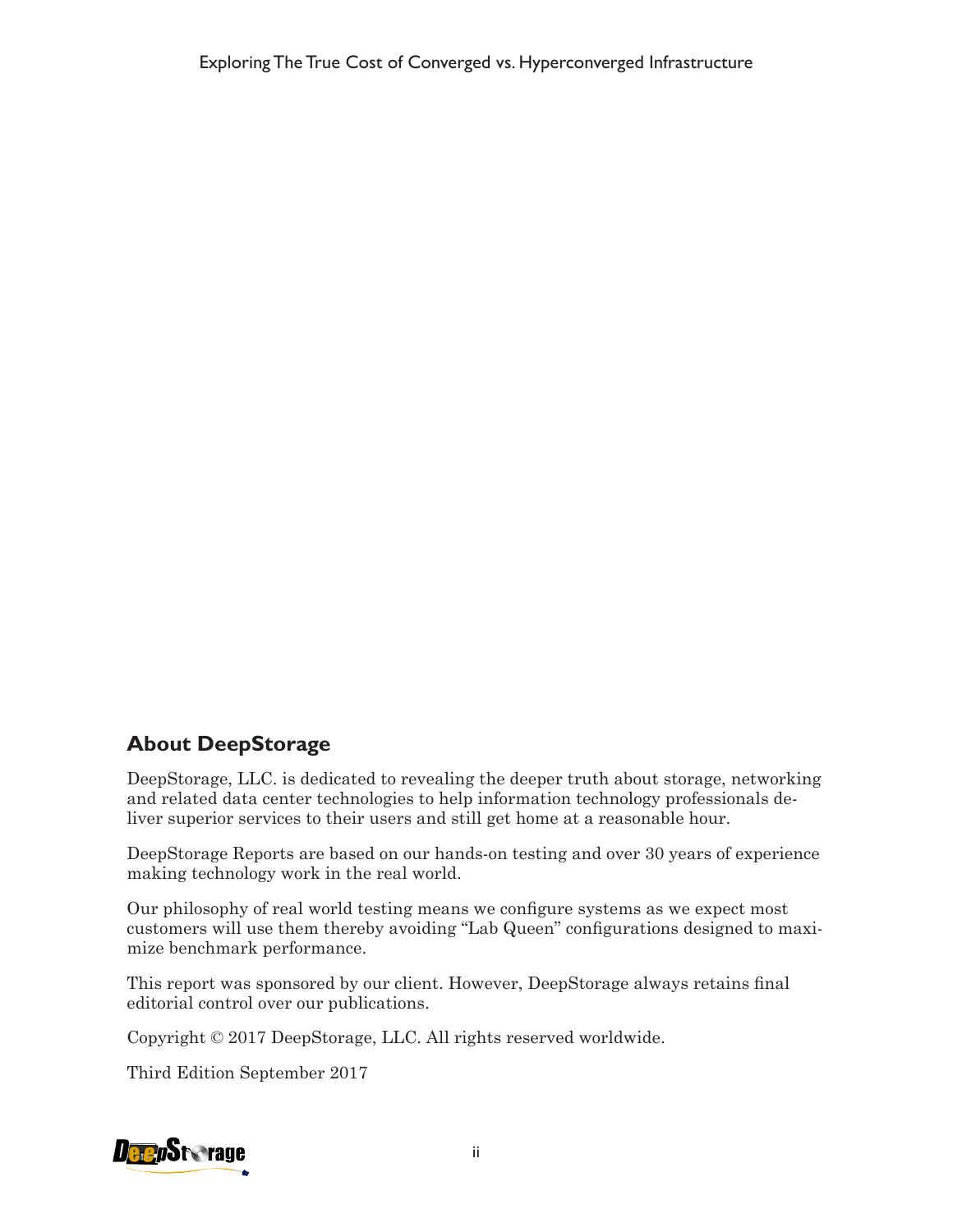## **Contents**

| About DeepStorage                           | ii              |
|---------------------------------------------|-----------------|
| The Bottom Line                             |                 |
| Introduction                                |                 |
| <b>Configuring The Alternatives</b>         | $\overline{2}$  |
| The Comparison                              | 2               |
| <b>Comparing The Contenders</b>             | $\overline{2}$  |
| <b>Basic Assumptions</b>                    | 4               |
| <b>Discounting</b>                          | 4               |
| Data Resiliency Considerations              | 5               |
| <b>Calculating Useable Capacity</b>         | 6               |
| Thin Provisioning and Unmap                 | 6               |
| <b>Scaling</b>                              | 7               |
| <b>Adjustments And Other Considerations</b> | 8               |
| Data Reduction                              | 8               |
| <b>Equalizing Compute Resources</b>         | $\overline{10}$ |
| Making It Up In OpEx                        | $\mathsf{I}$    |
| Integrated Host Management                  | 12              |
| <b>Host Upgrade Considerations</b>          | $\overline{13}$ |
| <b>Integrated Storage Management</b>        | $\overline{13}$ |
| Rackspace Power And Cooling                 | 4               |
| A Word on Cisco UCS                         | 15              |
| Service Profiles and Stateless Computing    | 16              |
| <b>Ongoing Support And Maintenance</b>      | 16              |
| About this Technology Report:               | 18              |
| Conclusions                                 | 18              |

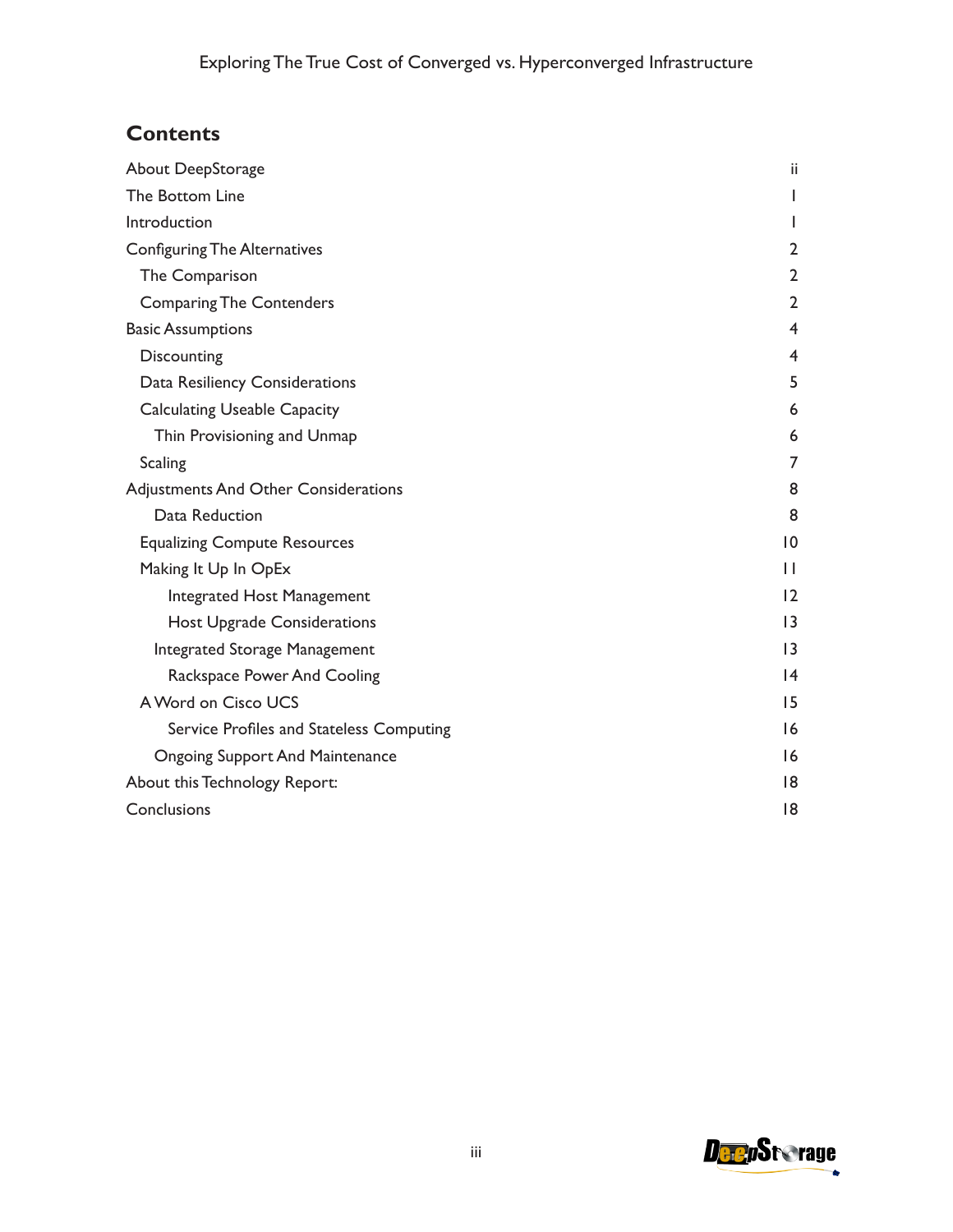## **The Bottom Line**

*Over the past three to five years, Hyperconverged Infrastructure (HCI) solutions have gone from a new idea strictly for VDI and remote offices to become yet another option in the enterprise customer's bag of tricks. Like HCI, converged infrastructures simplify the design and procurement process, by pre-engineering server, storage and network components into a single item a harried IT manager can order on demand.*

*HCI vendors and proponents have promoted HCI solutions as being less expensive, more efficient and easier to manage than more traditional converged infrastructure solutions.*

*In this Technology Report we set out to see if the HCI camp's claim of lower costs actually hold water, especially as cluster sizes exceed four to six nodes. To test that hypothesis, we priced-out clusters of Nutanix NX-3060 nodes, with hybrid storage (using both SSDs and spinning disks), from four to thirty-two nodes. We compared them to Cisco and Pure Storage FlashStack systems that combine Pure's all-flash FlashArray//M storage array with Cisco UCS C220 1U servers.*

*The FlashStack solution was comparable in cost to the Nutanix hybrid solution, even when we assumed the Nutanix solution could match FlashStack in data reduction efficiency. When we adjusted our configurations to reflect the FlashArray's more effective data reduction and the CPU consumption of the Nutanix CVM, the FlashStack solution was lower in cost -- up to 40% lower.*

The system configurations represent common configurations across the Nutanix users we interviewed:

- • *Equal server configuration*
	- Xeon E5-2650 4v
	- 512GB DRAM
	- Dual 10Gbps Ethernet
- • *Nutanix media*
	- 2 960GB SSDs
	- $-4-2TB$  [HDDs]
- • *Prices compared include 3yrs on-site support and maintenance*
- • *Typical large customer discounts included*

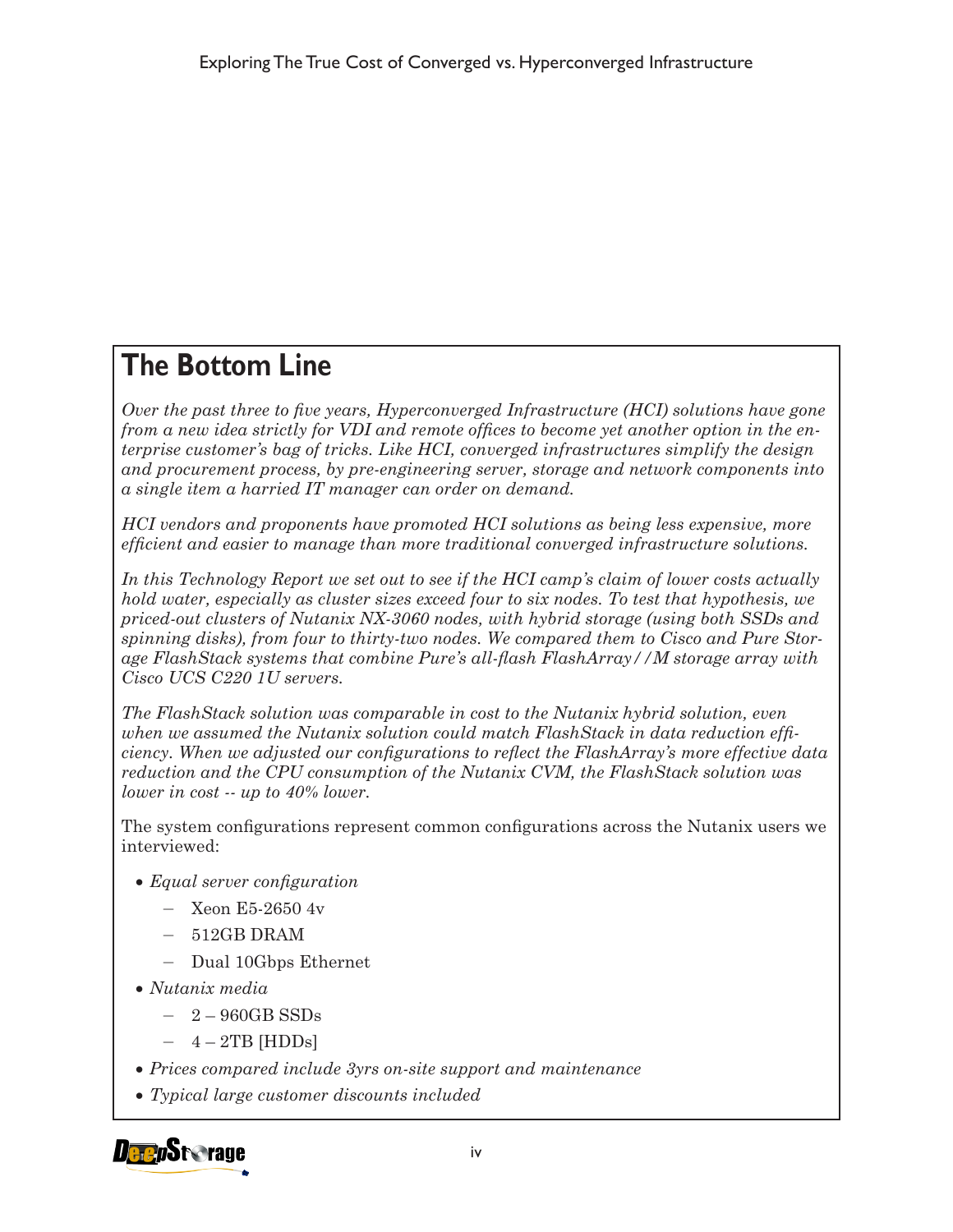## **Introduction**

Hyperconverged infrastructure (HCI) represents a sea-change in data center design. By building scale-out storage into the same servers used for compute, HCI creates systems that scale from small ROBO or SMB solutions to conceptually whole data centers from just a few building blocks. As with all too many new technologies today, HCI's advocates call themselves disruptive.

In the past, we participated in several waves of what were believed to be revolutionary, disruptive technologies. We sold hard drive subsystems in the 1980s and were pleased to find that industry, and era, as one of the examples in Clayton Christensen's seminal The Innovator's Dilemma.

As the technology industry has come to worship the concept of disruption (though all too frequently without having read Christensen) technology vendors and their champions, including several hyperconverged infrastructure players, are all too eager to adopt the mantle of disruptive technologies.

One key aspect of the sort of disruption Christensen observed was that disruptive technologies had to enter the market at a lower price than existing solutions. Even if the new technology was initially inferior, it could address a market below the price point of existing technology as it matured. The market is finally disrupted when the new product becomes

The key question is: "If hyperconverged infrastructure is truly disruptive, is it actually less expensive?"

good enough, and then superior to the older technology while maintaining its lower cost.

We concede that HCI, by reducing the number of decisions and options, simplifies the acquisition process. We'll even concede that reducing server, hypervisor and storage management to a single console could add value by freeing up staff to work on other tasks—or provide quantifiable savings by enabling staff reductions. However, quantifying the precise operational and financial impact involves a level of prestidigitation beyond the skills of these humble authors, and is left as an exercise for the reader, who understands their costs much better than we ever could.

To finally settle the matter of whether HCI is less expensive than converged infrastructure, we set out to configure a hyperconverged solution and a solution based on discrete servers and storage that would be as directly comparable as possible. We then set out to calculate the acquisition cost of solutions that delivered comparable amounts of CPU to run and storage capacity to house those virtual machines.

For the hyperconverged solution we selected Nutanix's NX-3060-G5 in part because the four-node, 2U package is archetypical of Nutanix, and in part because it was the most popular node among the Nutanix customers we surveyed.

Those customers also told us they bought the four-node appliances full, and expanded their environments four nodes at a time.

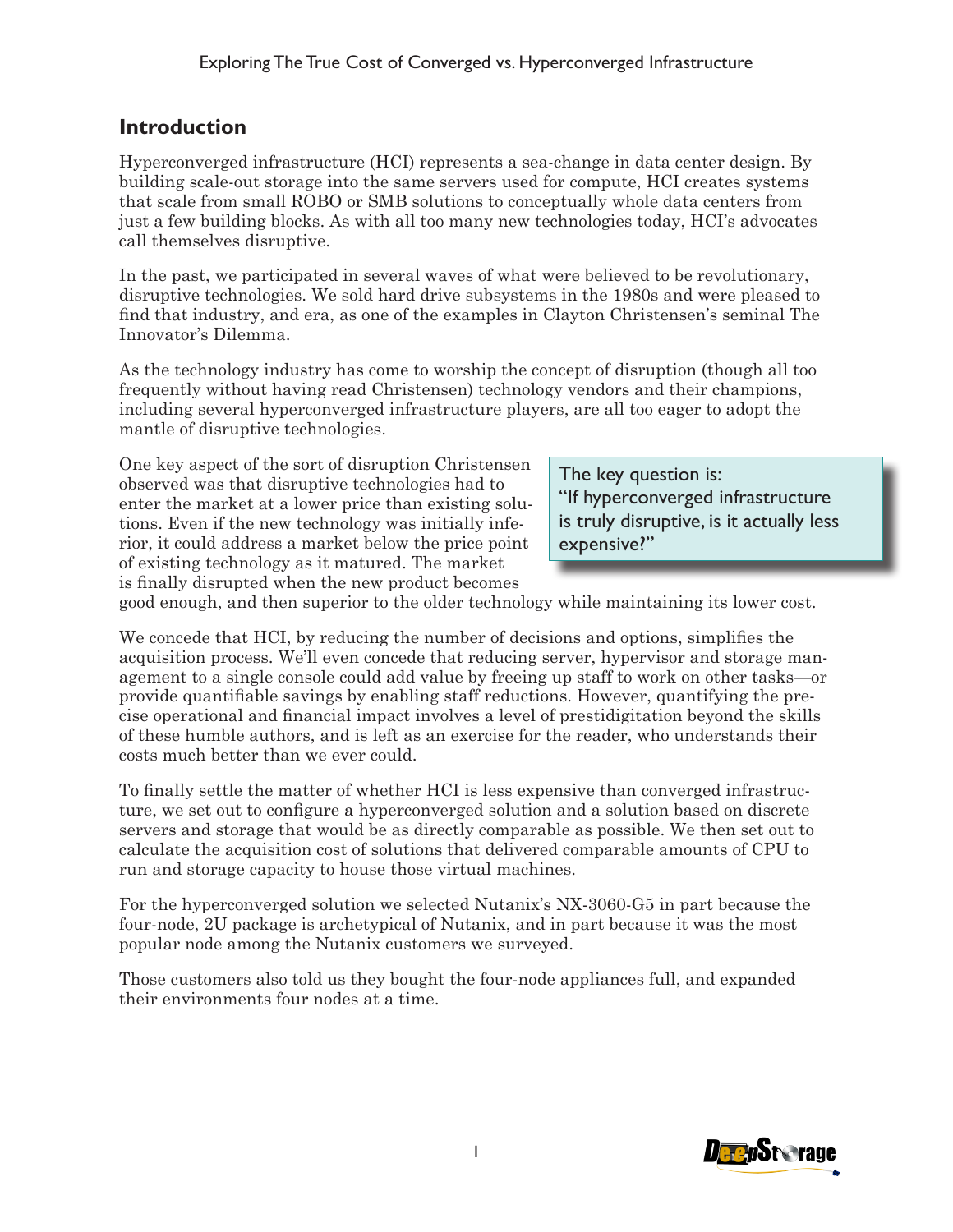For the servers-and-storage model we used Cisco and Pure Storage's FlashStack. This Converged Infrastructure teams Cisco UCS servers (in this case Cisco's C220 1U rackmount server) with Pure Storage's FlashArray //M. By selecting a converged system that's orderable as a single unit we match HCI's advantage around ease of purchasing.

We found that the Nutanix hybrid systems were at least as expensive as the FlashStack all-flash solution especially when we tried to approximate real world data reduction rates.

## **Configuring The Alternatives**

When building our configurations we tried to make the two systems as directly comparable as possible. In cases where we believed there were multiple options that could be reasonably argued, we chose the option most favorable to Nutanix, for the base model, as a balance to Pure Storage's sponsorship of this report.

Additional viable options are described, and where possible quantified, in the detailed discussion below.

### **The Comparison**

The specific configuration of our Nutanix nodes is representative of what our Nutanix customers reported they were buying. The vast majority of the systems they were buying had 10 to 12 core processors and 256 to 512GB of memory with one or two terabyte hard drives.

We selected a configuration on the larger end of the range. We equipped each of our nodes with dual 12 core Xeon E5-2650 processors, 512GB of memory, 960GB SSDs and 2TB hard drives. More specifically, that's Nutanix's NX-3460-G5-22120: a block of four nodes in a 2U enclosure.

To get the server and storage configuration, we first calculated how much useable storage capacity the Nutanix cluster would deliver (see "Calculating Usable Capacity" section for details). We configured a Pure FlashArray to deliver similar capacity. We then calculated the acquisition cost of that FlashArray with an appropriate number of Cisco UCS servers.

Our solution needed Ethernet switches, so we included a pair of the Cisco Nexus 92160YC-X 25/10Gbps switches that we recently added to the DeepStorage Labs network. These 48-port 25Gbps network switches provide enough capacity to endure multiple server and storage upgrades while still consuming only a tiny fraction of the budget.

### **Comparing The Contenders**

Following our rule about giving every arguable configuration choice to Nutanix, we first compared the systems assuming that both systems could reduce data equally. We also used the same number of servers with the FlashArray as nodes in the Nutanix cluster.

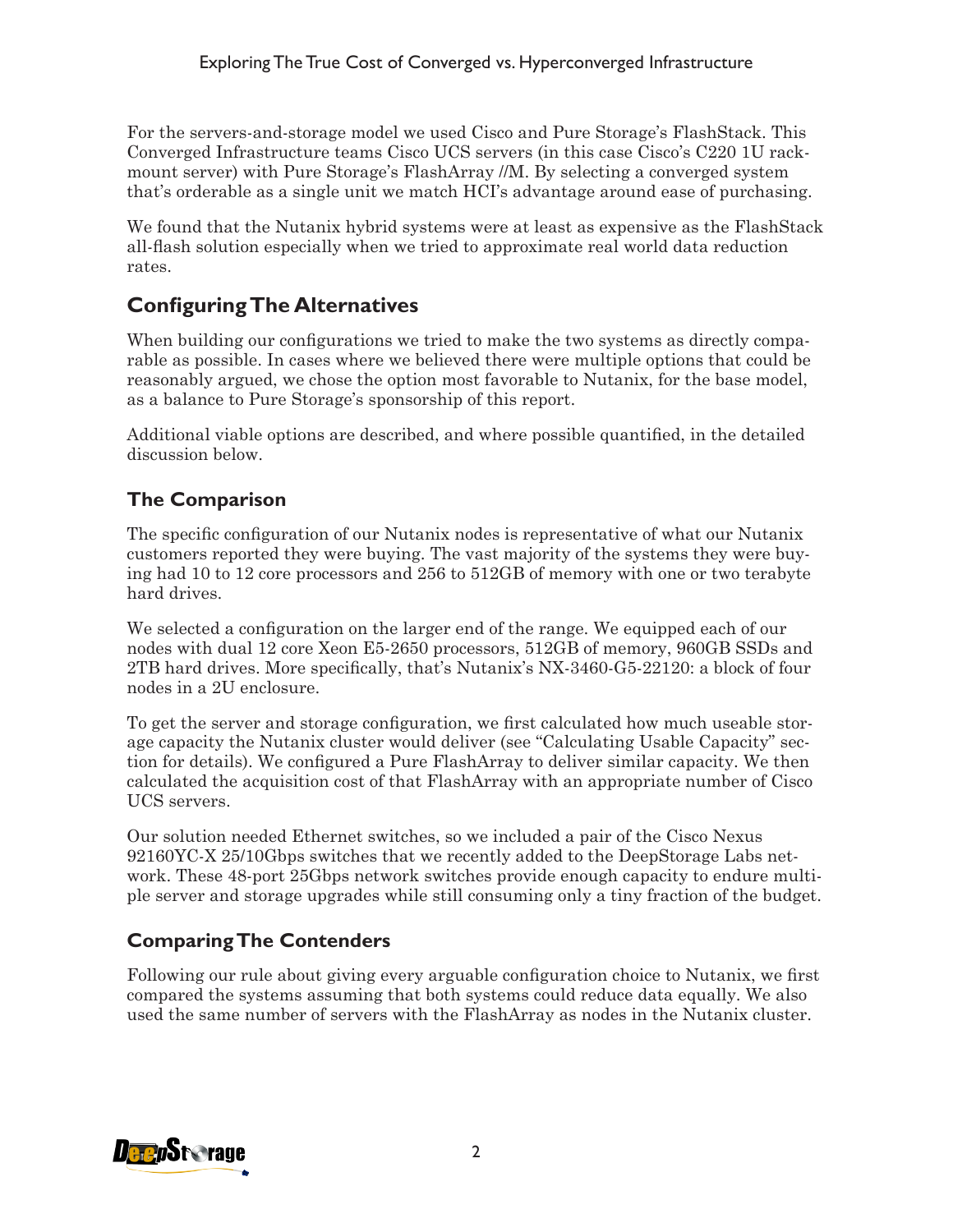

#### **Chart 1 – Nutanix vs FlashStack Equal node count, data reduction (2:1) and useable capacity**

Note that the Nutanix cluster's capacity increases dramatically when expanding from 8 to 12 nodes and the cluster size increases. Small Nutanix clusters must replicate all their data to three nodes to maintain our required degree of resiliency (see "Data Resiliency Considerations" below). As the cluster size increases Nutanix uses 6D+2P erasure coding, which is much more efficient.

This reduced efficiency in small clusters makes the Nutanix solution more expensive than the FlashStack alternative in four- where it must use 3-way replication to meet our resiliency requirement. Once the Nutanix can take advantage of the more efficient erasure coding, the cost of the flashstack system ranges from 10 to 25% higher.

The FlashStack solution delivers consistently high performance from an all-flash backend. Our Nutanix configuration has two 960GB SSDs and four 2TB hard drives per node, or about 20% of its total capacity in flash, which is slightly more than the average for hybrid systems.

While hybrid solutions like the Nutanix can deliver good performance for consistent workloads, their performance, or more specifically latency, drops significantly when use patterns change and applications access data from the spinning disks. Best-case latency for a read from the 7200 RPM disks is 10ms and that will increase dramatically if the I/O load exceeds the 400-500 IOPS/node the hard drives can deliver.

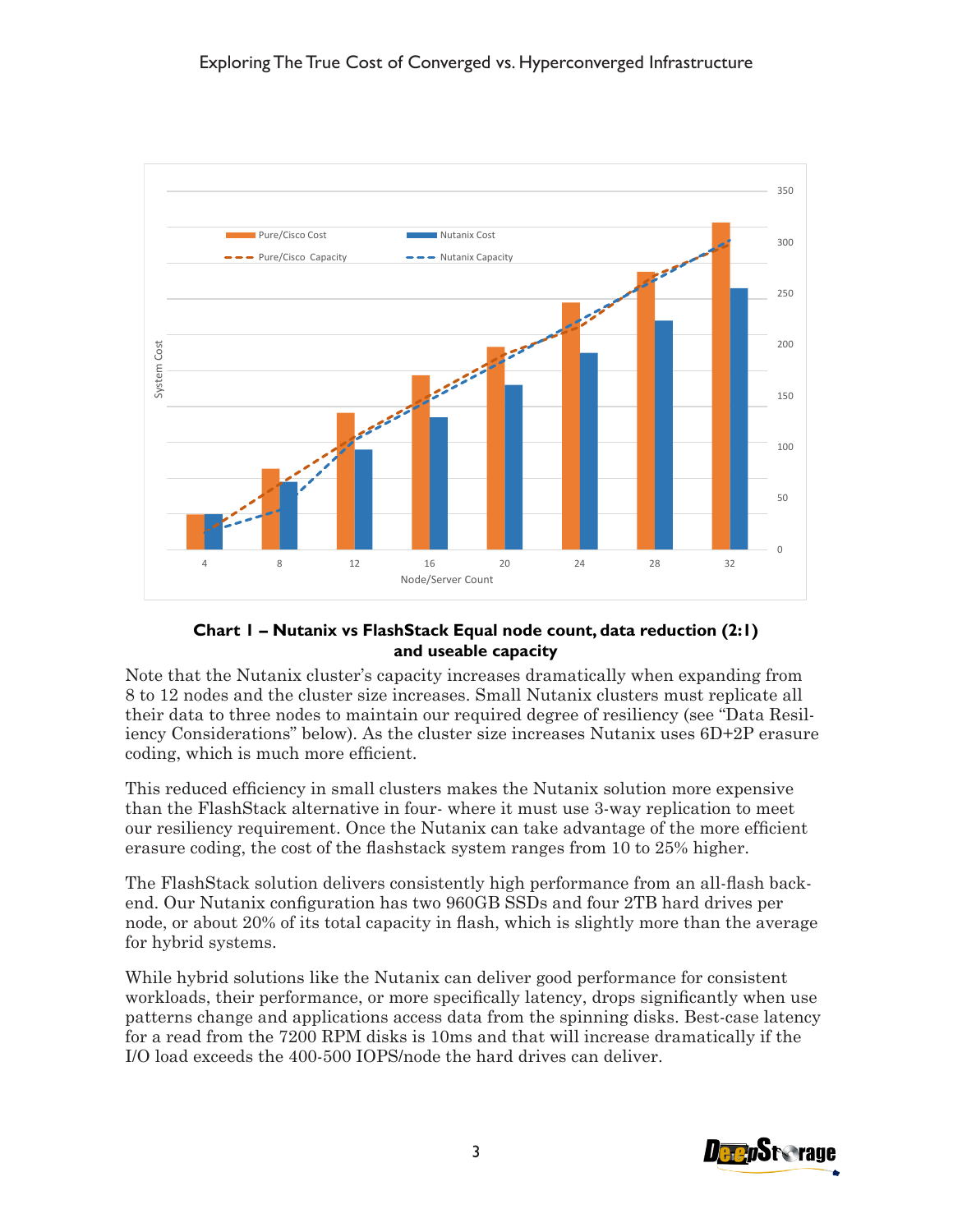Users of hybrid systems typically see average latencies in the 2-5ms range with a significant amount of variation, especially as workloads shift and access colder data from disk as may happen when running end of period reports or seasonal applications. Users of all-flash systems like the Pure FlashArray in our comparison see not just lower, but more also more consistent latency.

Average latencies provide a decent snapshot into storage performance but a real user's performance experience is more determined by the 90th or 95th percentile latency. When workloads are shifting this 95th percentile latency is typically 10-20ms on hybrid systems like the Nutanix and under 1ms on all flash systems like Pure's FlashArray.

## **Basic Assumptions**

We made several basic assumptions to make our hyperconverged and conventional configurations as comparable as possible:

- The user organization will use VMware vSphere regardless of which underlying *hardware model they choose.*
	- At the recent Nutanix NEXT user conference the company revealed that only 23% of Nutanix customers were running Acropolis. Because the majority of Nutanix customers use vSphere, we will too.
	- The vCenter server is the common integration point for many backup, management and other tools. Our system administrators will have some familiarity with the vCenter management console and we expect they will continue to access vCenter occasionally to manage these tools even if a simplified user interface is provided.
	- vSphere simplifies the comparison because we use the same software configurations on both systems.

### **Discounting**

Of course only a fool, a state government, or an analyst looking for a headline would pay list price when spending over a million dollars on an IT system. Enterprise IT buyers expect significant discounts.

We applied what we believe are appropriate discounts based on the actual quotes we've seen for each vendor's products when selling to Fortune 1000 customers.

To simplify our calculations, we didn't adjust our discounts with the cluster size. This makes our comparison more valid for large enterprises that may receive deep discounts even when ordering a four node cluster for a remote office than for an SMB where that same four node cluster may be essentially all of their computing infrastructure.

Readers should note that most enterprise IT vendors discount hardware and software much deeper than they discount support and maintenance while two solutions may have the same MSRP and discount rates, if one has more support costs that option will be more expensive after discounts are applied.

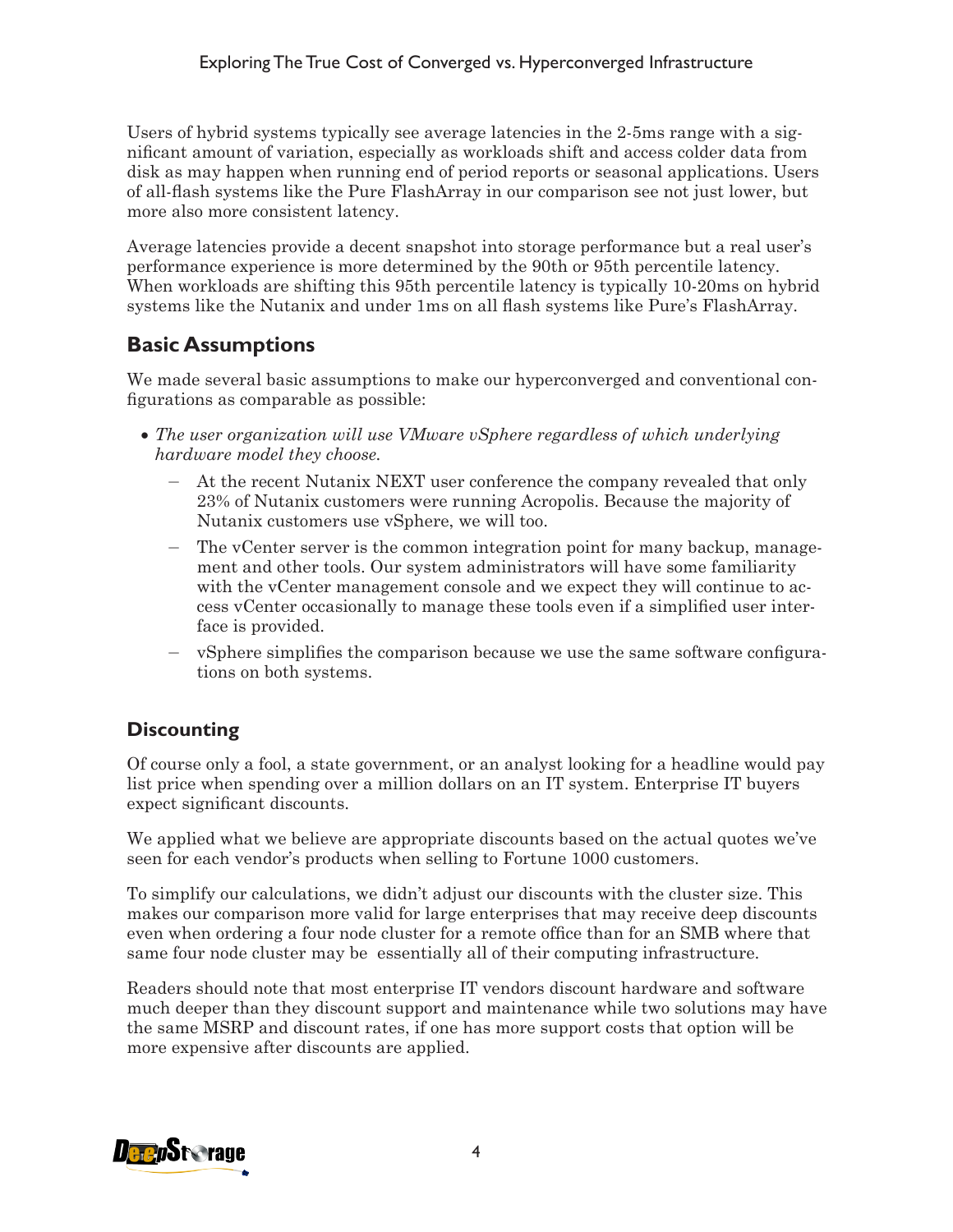#### **Data Resiliency Considerations**

Since the storage admin's first commandment is, has always been and will always be "Thou Shalt Not Lose Data" providing data resiliency is any storage system's primary function.

While each administrator must determine what level of resiliency he or she requires for their workloads, as relatively paranoid types our own standard for mission-critical workloads is that the storage system be able to survive:

- A storage controller failure and a drive failure OR
- • An HCI node failure

AND

- An additional drive failure or an unrecoverable read error during the data rebuild
- All without interrupting data availability or data loss.

Pure's RAID-3D combines distributed double parity erasure coding with a log-structured data layout that mitigates parity RAID's write amplification to provide this level of resiliency. Because the FlashArray only supports one data protection method there's nothing to configure or tune.

To survive both a controller and drive failure, a shared nothing system, like the Nutanix cluster and almost every other HCI solution on the market, must either replicate data across three nodes, which requires three terabytes of storage for every terabyte of data, or distribute data across a large number of nodes using parity-based and more capacity efficient erasure coding.

A Nutanix system using replication factor of 3 (RF3) and erasure coding will replicate, or mirror net-new active data to SSDs on three nodes, demoting data as it cools to a capacity pool using more efficient 4D+2P erasure code. This hybrid protection model allows Nutanix to take advantage of erasure coding's greater efficiency for most data while mitigating the impact of distributed parity's higher latency on applications.

Hyperconverged and other shared nothing storage systems can offer a lower level of resiliency by mirroring data across two nodes, and/or using a single parity erasure code, which Nutanix calls replication factor 2 or RF2. While two-way replication may provide sufficient resiliency for some workloads, we are concerned some administrators may underestimate the risk of taking a compute node off line, which eliminates storage redundancy for VMs on that host.

We used this hybrid RF3 with erasure coding mode when calculating the useable capacity of the Nutanix cluster. It's the most space-efficient mode Nutanix offers that provides a level of resiliency similar to the Pure FlashArray.

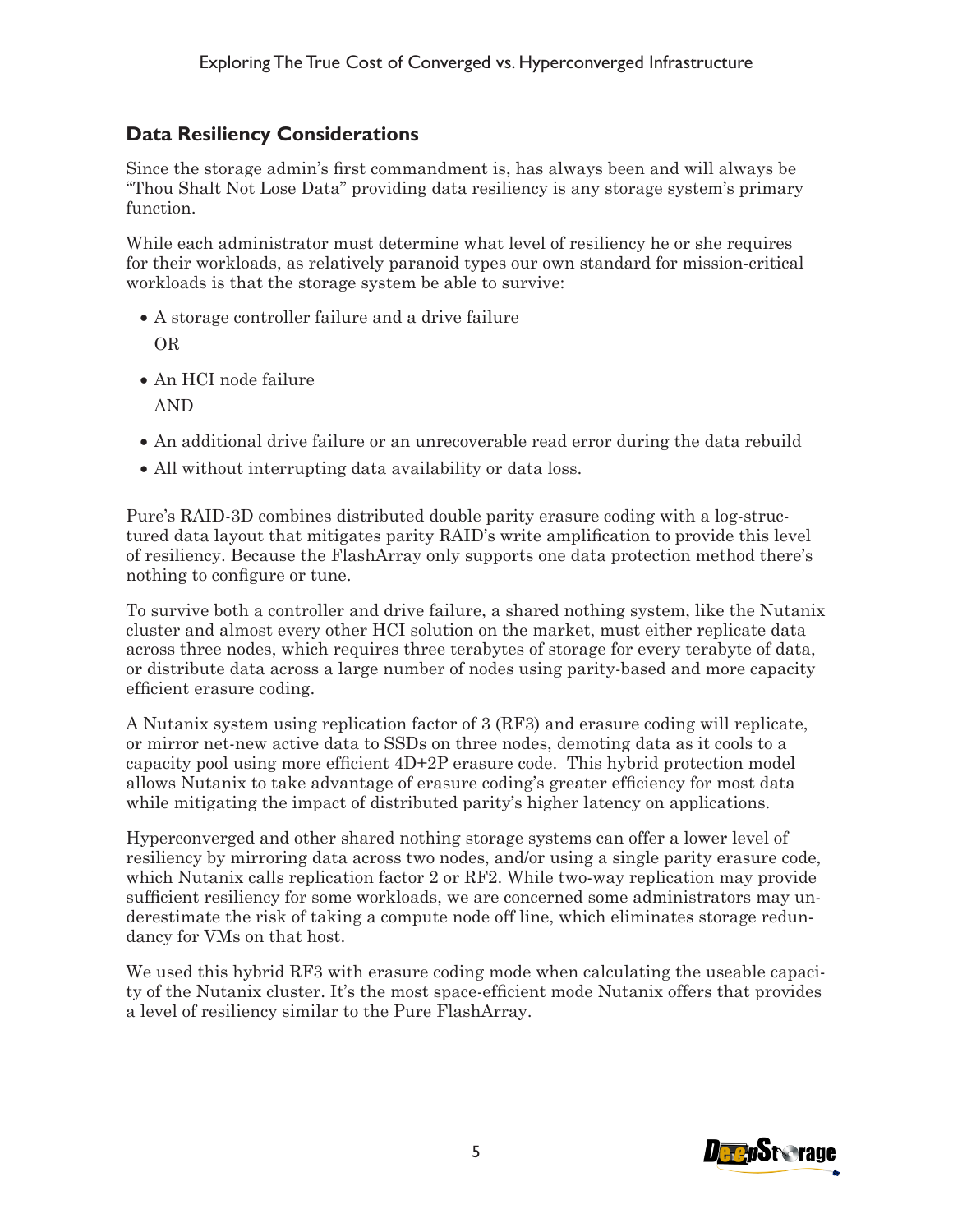#### **Calculating Useable Capacity**

While data reduction makes any discussion of storage capacity complicated we, like customers are primarily interested in how much data we can write to a storage system, or in the case of Nutanix, a subsystem. This total useable capacity, after all the data protection and data reduction technologies have done their magic is how we compared the two systems.

Because the capacity of the Nutanix cluster was our baseline, the first step was to calculate that capacity. Luckily we didn't have to build a spreadsheet that kept track of how much flash and disk each piece of Nutanix's multi-layered distributed file system consumed. Our friends at Nutanix pointed us to designbrewz.com/ an online calculator that has all the various formulas built in.

The designbrewz.com calculator doesn't include spare space into its available space calculation. Because the Nutanix file system distributes erasure coded data across the array, a Nutanix cluster can rebuild onto any available free space after a drive or node failure without dedicating drives or nodes as hot-spares.

While the Nutanix system doesn't require dedicated nodes, there does need to be enough free space for the system to rebuild onto. To ensure there was always enough free space to rebuild after a node failure we entered N-1 nodes into the designbrewz calculator, effectively calculating the capacity for an N+1 cluster where N+1 is a multiple of four.

As we saw above, the FlashArray always maintains spare space, which is accounted for in the FlashArray's useable capacity. This puts both systems on an even footing where resiliency is concerned.

#### **Thin Provisioning and Unmap**

As modern storage systems both the Nutanix distributed file system and the Pure FlashArray use metadata structures to provide highly efficient snapshots, clones and thinly provisioned datastores. The Nutanix CVMs provide an NFS interface that vSphere uses to leverage the Nutanix file system for per-VM snapshots and VM cloning. The Pure FlashArray provides a block interface, in our comparison iSCSI over 10Gbps Ethernet. Pure has recently announced support for VMware's VVOLs (virtual volumes) to provide data services at the VM level.

While a full discussion of the relative advantages and disadvantages of NFS vs iSCSI or Fibre Channel is beyond the scope of this report, the block protocols do have one advantage related to data efficiency. Thin provisioning allows data volumes to only consume storage space as data is being written to them. A 100GB thinly provisioned volume containing 20GB of data will therefore only consume 20, not 100, gigabytes of storage space.

Any thinly provisioned storage system is efficient when data is being written, the difference is how they react when data is deleted. On iSCSI and Fibre Channel datastores vSphere uses the SCSI UNMAP command to tell the storage system that some blocks of the volume are no longer in use and the storage system marks those blocks as free to be overwritten. In vSphere 6.0 and later vSphere also passes UNMAP commands through from the guest operating system releasing deleted blocks faster and at finer granularity.

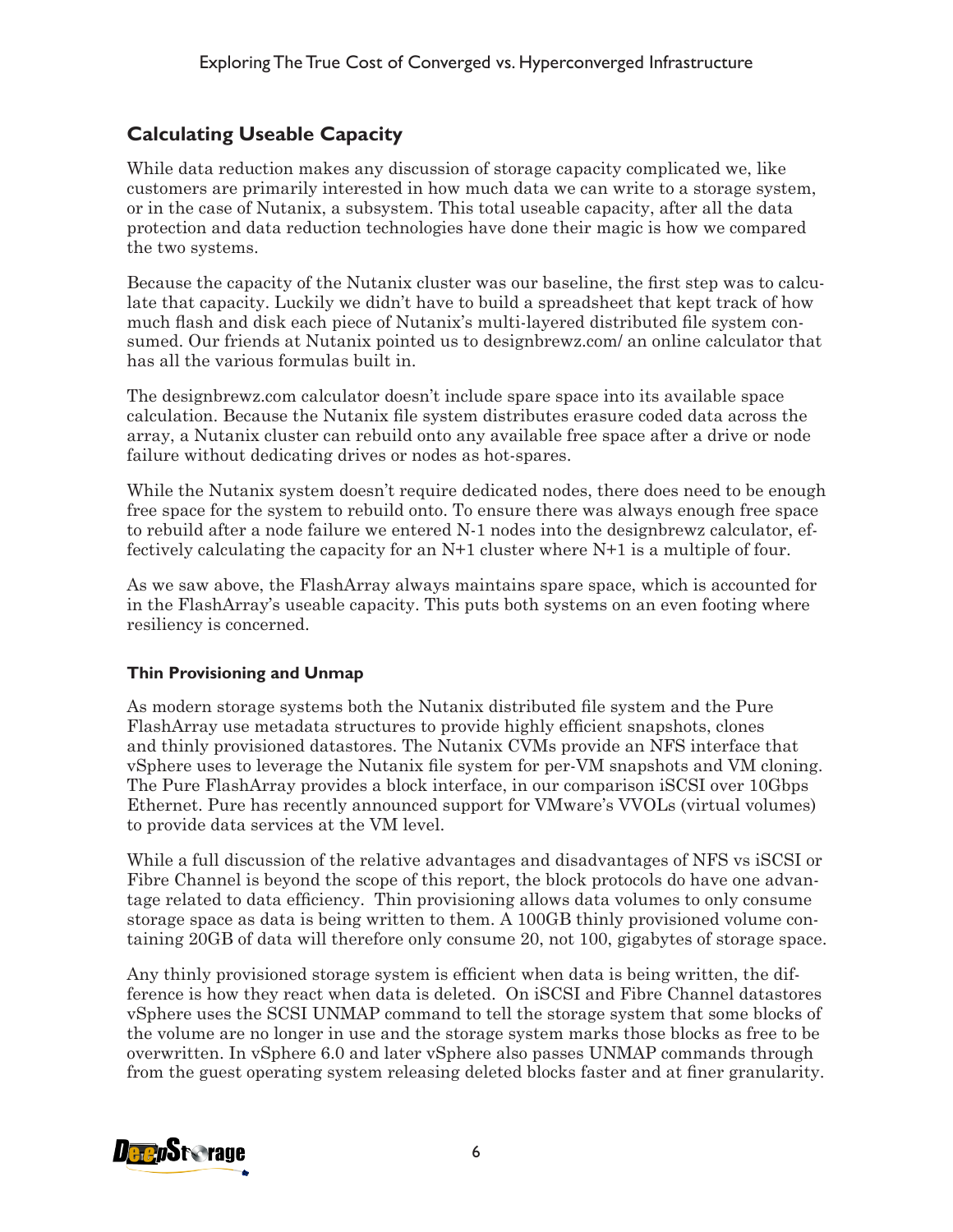NFS has no mechanism for the guest OS, or vSphere, to identify deleted blocks within a .VMDK file; therefore thin provisioned VMs on an NFS datastore like Nutanix's will grow as data is added but won't shrink as data is deleted.

Since the amount of storage capacity that will remain consumed by deleted files is dependent on the applications used, and the age of the system we did not calculate the effect of UNMAP into our capacity calculations.

## **Scaling**

The first generation of HCI solutions were built from a single building block with a fixed amount of compute and storage. While this approach made planning easy, it limited those HCI solutions to scaling CPU and storage at the same rate even if they only needed more capacity or memory space for more VMs.

Today, Nutanix allows customers to specify the components, from CPU to SSD, that make up each node. This gives users a range of systems from eight CPU cores and 1.5TB of raw capacity to 44 cores and over 40TB. Users can even add storage-only nodes to scale capacity without the cost of supporting VMs, including the cost of vSphere licenses.

Since Nutanix relies on data locality to maintain high performance, Nutanix storage-only nodes are only used for the second or third copy of a VM's data. Storage-only nodes provide less expensive capacity but performance will be determined by the primary node's storage devices.

When we spoke to Nutanix customers, those with clusters over eight or ten nodes generally expanded their clusters with four nodes of basically the same model they were using at a time. This is, of course, somewhat related to Nutanix's packaging of four nodes in a 2U chassis for some of their most popular models.

Our comparison calculates the useable capacity of clusters of four to thirty-two nodes in steps of four. The smaller clusters of four and eight nodes have lower useable storage per node as they use three-way replication to protect their data. Once we reach 8 nodes, each additional node adds 9.75TB of useable capacity, assuming 2X data reduction, 480GB of RAM and 20 cores of compute to the cluster.

HCI supporters make a good case for their linear, scale-out model compared to servers and traditional dual controller arrays from traditional vendors.

With these traditional systems, you had to buy a new array when you reached the maximum capacity, or performance, of your array's controllers, and re-buy all the software options if you could connect your existing media. If you were unlucky you'd get caught in a hardware change and have to replace the media too, adding the joy of data migration to the big bill for the new array.

While the Pure FlashArray has a dual controller architecture similar to the traditional arrays, the folks at Pure decided to not chase the big check for a new array from their customers every three years, instead designed the FlashArray//M chassis to have a longer life than those old timers – aka traditional storage arrays. The FlashArray chassis uses shared NVRAM modules for their cache, which allows a customer (OK a Pure-trained technician because we want someone to blame), to upgrade the controllers, one at a time, without the complications of maintaining a coherent cache between dissimilar controllers.

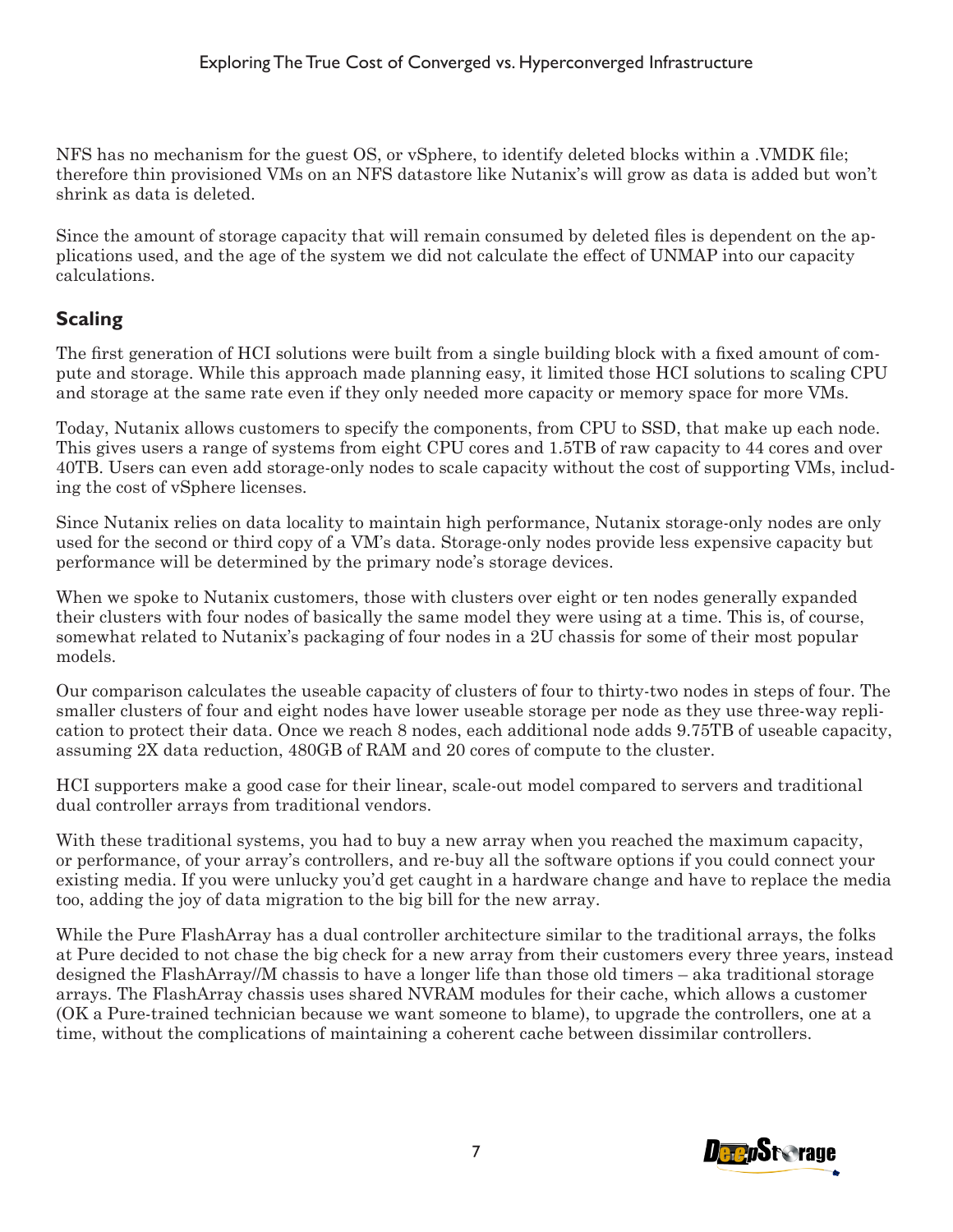In our comparison we specified FlashArray//M20 systems, which Pure rates at 200,000 IOPS, from 4-20 nodes and the beefier //M50s, which Pure rates at 270,000 IOPS, for the larger clusters. Under Pure's Evergreen Storage policy customers with active maintenance agreements can upgrade from the //M20 to the //M50 by paying just the difference in price between the two.

This upgradeability extends all the way to Pure's newest FlashArray//X which replaces SAS SSDs with PCIe based NVMe flash modules. They can non-disruptively upgrade //M to //X controllers and migrate data from a customer's current SAS SSDs to the NVME SSDs in the background. Pure's Evergreen Storage program also includes a trade program providing a 25% GB for GB purchase credit. The FlashArray//X can provide a big performance bump without requiring one to rebuy a whole array--or more importantly, migrating data between arrays or over the storage fabric.

The FlashArray's wide range of expandability and Pure's customer-friendly Evergreen Storage policies make the two systems roughly comparable in scalability across the range of 4-32 nodes and capacities up to 300-400TB. The Pure solution is a bit less linear, as they sell SSDs in packs of ten, making capacity steps bigger than the 9.75TB/ node of the Nutanix. As an example, to match the 20-node Nutanix cluster's capacity we used a solution with 30% more capacity and the same system for the 24-node comparison in Chart 2.

## **Adjustments And Other Considerations**

As we were building our ultimate configurations we made a series of design decisions that could have a significant effect on the cost of one or the other of the solutions.

#### **Data Reduction**

Data reduction, more specifically data deduplication, has been at the core of the FlashArray architecture from its inception. Data reduction is an always on, almost always inline process. Pure keeps a ticker on their website showing the average data reduction across their install base, which at the time of this writing was reporting just over 5:1 data reduction.

Compression and deduplication are more, though admitedly not very, recent additions to the Nutanix distributed file system that Nutanix recommends be enabled or disabled for individual workloads. Data reduction, a compute intensive process, can be challenging for hyperconverged systems where CPU must be shared with user workloads. Nutanix has addressed this with a collection of inline and post process reduction at the three-way replicated performance tier and the erasure coded capacity tier that combine to balance CPU and memory usage against storage efficiency.

Our understanding of data reduction technologies leads us to believe that the FlashArray's inline reduction will be more effective than the Nutanix methods at reducing data for several reasons.

First, a Pure FlashArray deduplicates all the data written to it as a single deduplication realm, uses deduplication block sizes as small as 512 bytes and uses a multi-stage compression mechanism, all of which will lead to very efficient reduction.

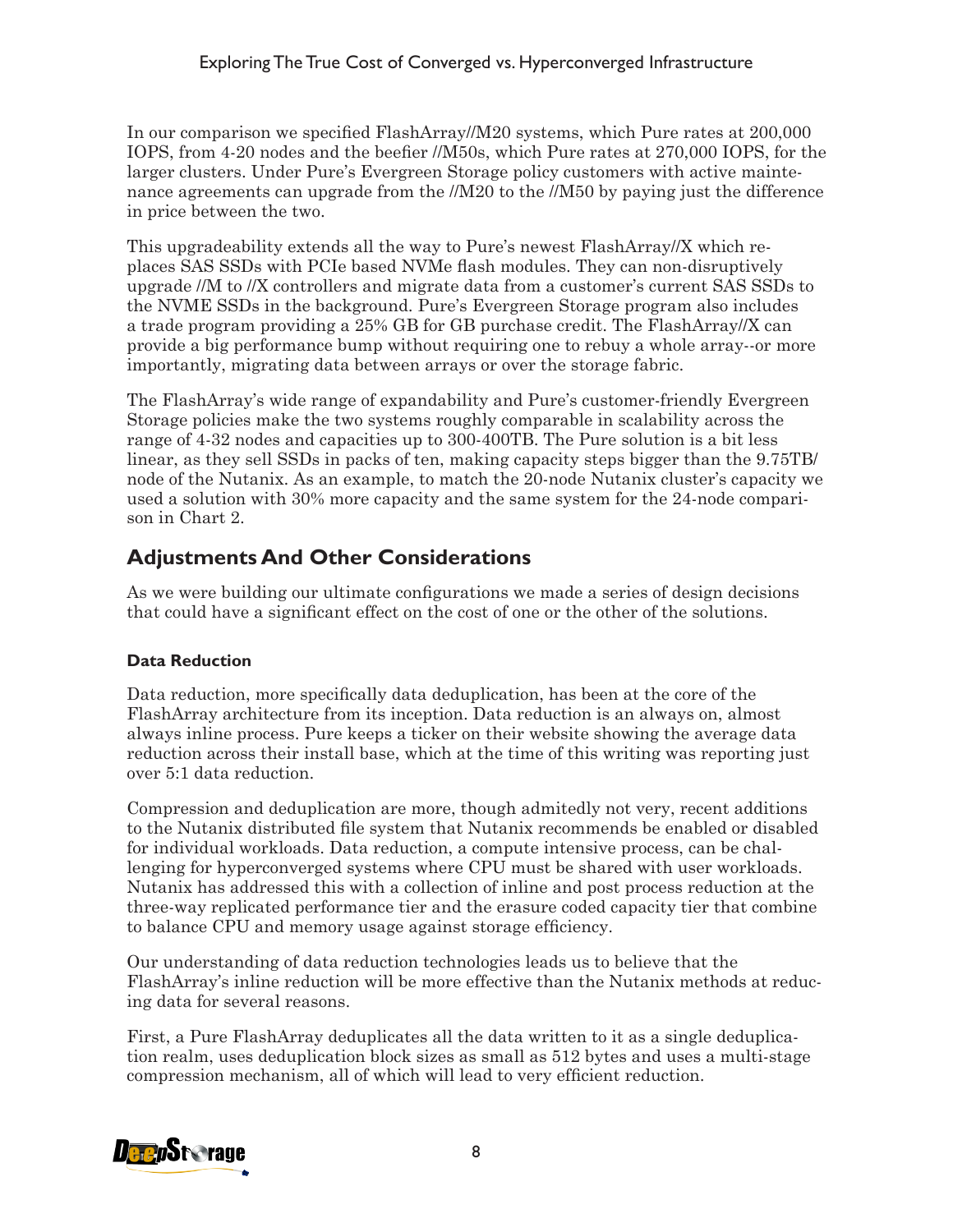Nutanix, by comparison, uses 16KB deduplication blocks to deduplicate data across a container or datastore. Nutanix clusters with multiple containers will constitute multiple deduplication realms with data deduplicated within each realm but not across realms. As for compression, Nutanix uses a slightly less aggressive method, trading storage efficiency for CPU efficiency.

The biggest negative impact on Nutanix storage efficiency is that customers following Nutanix recommendations will only enable data deduplication for selected workloads where deduplication is especially effective, such as physical to virtual (P2V) conversions.

Of course the degree to which a system can reduce data is very dependent on the data being reduced. Thus, quantifying how much better the FlashArray will compress any given customer's data would be a challenge.

The best information we have comes from the vendors themselves. Note that Nutanix employees downplay their data reduction; one Nutanix blogger recommending that customers size systems without factoring in data reduction and take any savings as gravy. The semi-official designbrewz.com site allows you to choose 1.5:1 or 2:1 data reduction.



#### **Chart 2 – Cost and Capacity with Pure Reduction at 4:1**

Assuming a higher data reduction rate allowed us to configure a smaller FlashArray for each capacity point in our comparison.

As expected, increasing reduction efficiency reduced the cost of the FlashStack making the Nutanix solution consistently the more expensive solution with the exception of the smallest 4 node configuration where Nutanix has a small cost advantage. However, the

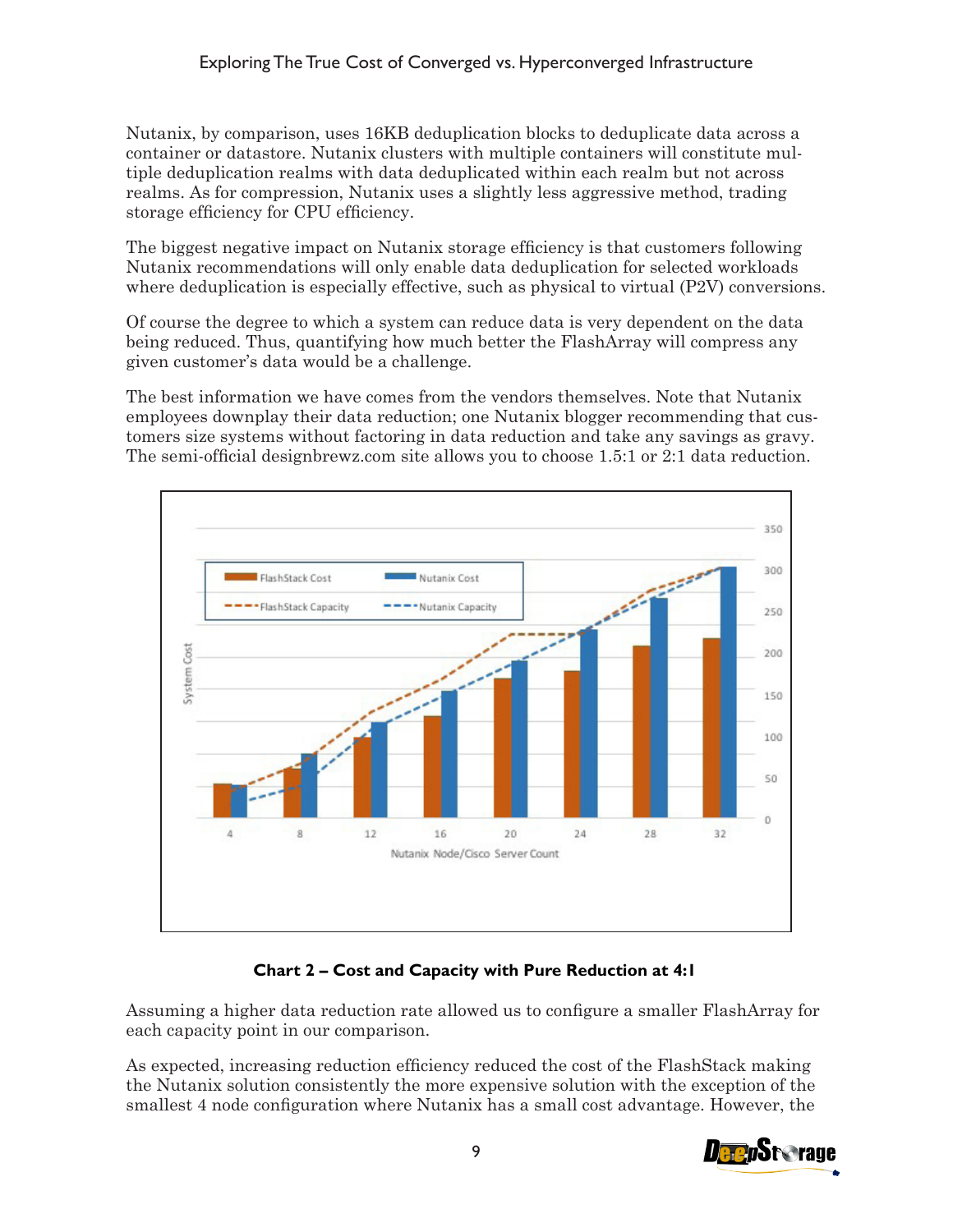FlashStack doesn't scale quite as linearly as the Nutanix, especially in the transition from 16 to 20 nodes where the most logical step up on the FlashArray was a relatively large 22TB datapack.

Most significantly, while Nutanix does scale more linearly, the slope of the Nutanix line in Chart 2 is steeper than the FlashStack's somewhat more jagged path.

#### **Equalizing Compute Resources**

Hyperconverged solutions use the same processor to manage storage and run user workload virtual machines. This means that any CPU cycles or host memory used for storage management or data services are unavailable for user VMs. This reduces the total number of user VMs any given host can support.

By default, the Nutanix controller VM (CVM) is assigned 8 vCPUs and 16GB of RAM. When deduplication is enabled, Nutanix's official recommendation is to increase available RAM to 24GB. When we talked to Nutanix users in the field, they recommended 32GB of RAM for the CVM.

Our database of virtual server statistics tells us the average VM uses 2 vCPUs and 8GB of RAM. Our hosts with 48 execution threads (2CPUs x 12Cores x 2Hyperthreads/core) and 512GB of RAM will support 64 average VMs before overcommitting memory but only 24 average VMs before overcommitting CPU threads. Since these systems are going to run out of CPU before they run out of memory, we're going to ignore the Nutanix VM's memory impact.

Since each server/node has 48 threads and the Nutanix VM uses 8 threads the Nutanix VM consumes 1/6th of the total compute capacity of the server. To create Chart 3 below we equalized the number of CPUs available to run virtual machines by using 6 Cisco servers for every 7 Nutanix nodes.

Since our cluster sizes scale in increments of four nodes the ratio in Chart 3 below is closer to 7 Cisco servers to 8 Nutanix nodes. As you can see in Chart 3 below this adjustment is small at about 5% of the overall price.

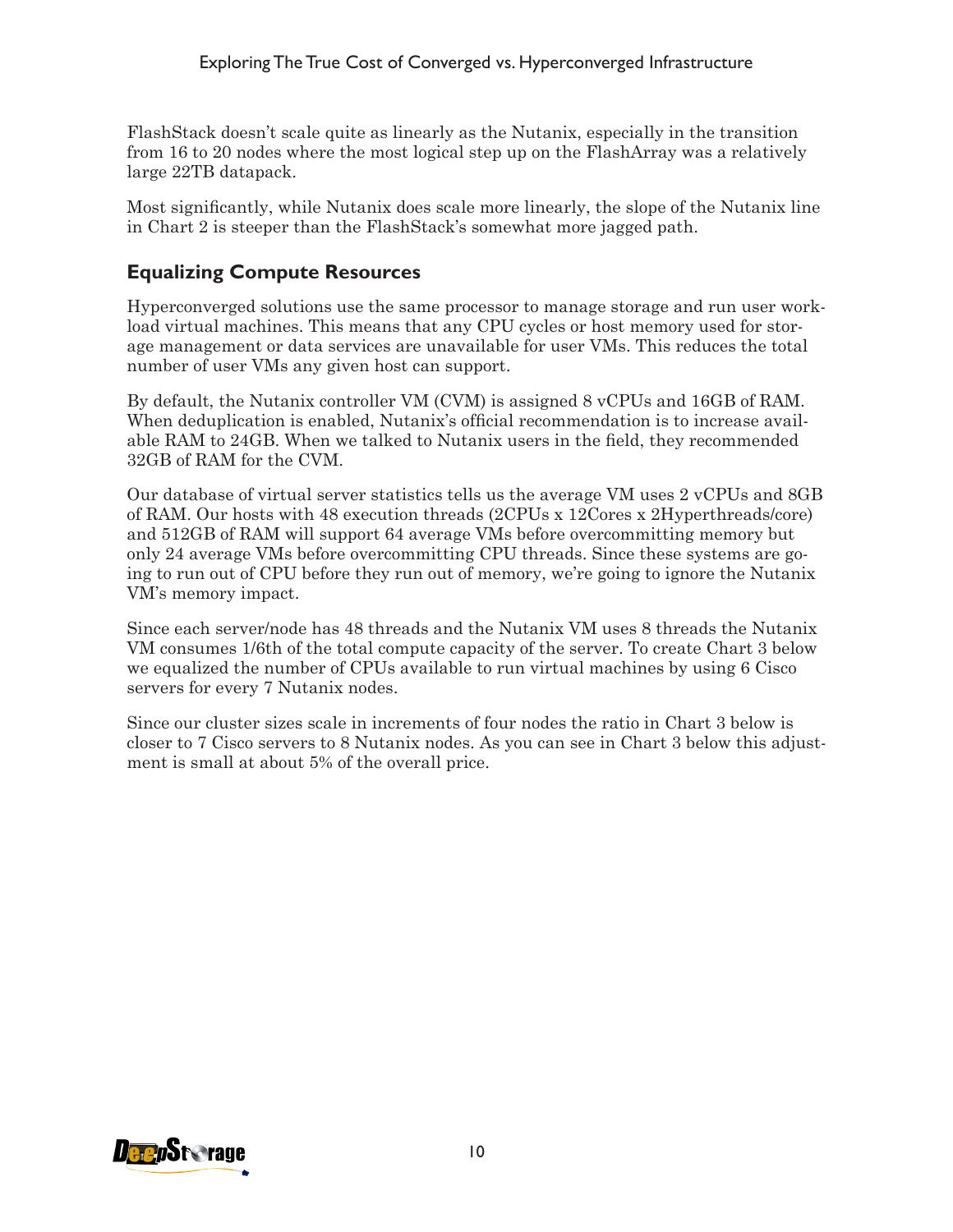

**Chart 3 Cost and Capacity with Equal CPU and Equal Data Reduction**

To calculate the cost of each server we added the cost of the typical software load for a server, including vSphere Enterprise Plus and Windows Data Center edition, to the cost of the Cisco UCS C220 server, as well as three years of maintenance on everything. With these well-equipped servers, the software and hardware costs were about equal after we applied typical enterprise discounts.

## **Making It Up In OpEx**

Our analysis concentrates on cost of acquisition, so it includes three years of support and maintenance and installation services, as those are included in the initial purchase of almost all enterprise IT products.

We did not attempt to quantify how much, if any, time either system would save in regular maintenance as we've found as consumers of such research that the author's assumptions frequently have so much influence on the results as to make the process unreliable.

Basically, we believe the IT Pros that read this report know their operational costs better than we could guess at them.

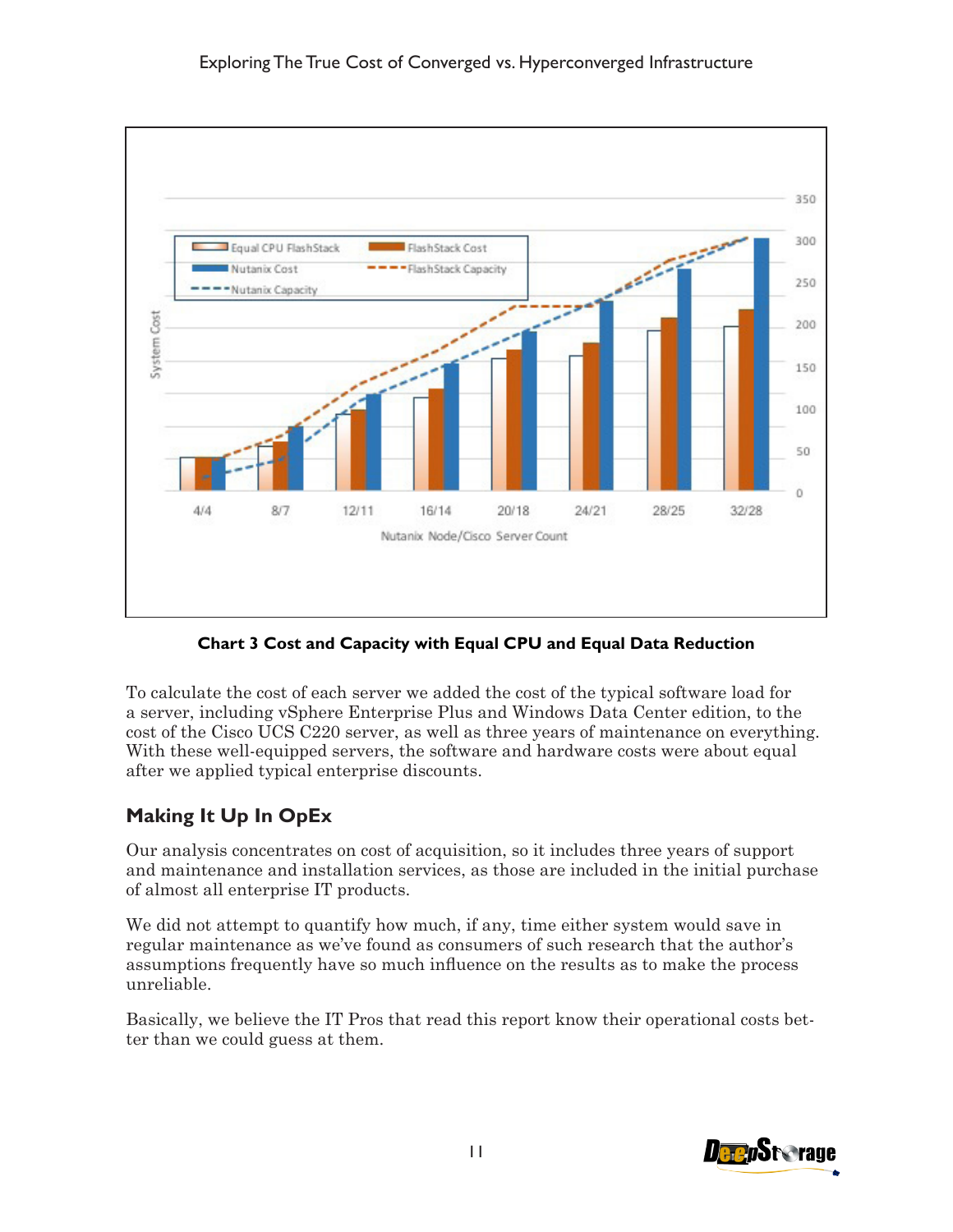Many HCI proponents argue that HCI systems are so much simpler to operate that the resulting reduction in operating expense would be so significant that customers would be foolish to continue using a server and storage model.

Sure, modern HCI solutions are significantly easier to manage than the Fibre Channel SANs and disk arrays of the early 2000s. The problem with using that fact as an argument for significantly reduced OpEx is that modern iSCSI attached storage arrays like the Pure FlashArray//M are also significantly easier to operate than the Fibre Channel Clariions of old.

The question users should be asking isn't which system is less expensive to operate but whether the difference between the two systems is significant enough to make a difference.

Some analysts argue customers should ignore OpEx savings unless the IT department is prepared to reduce headcount. That might be true in a tightly siloed organization where admins have a narrow band of responsibility and can't or won't work outside of their specialty. More progressive IT departments will benefit from OpEx savings of less than an FTE but even they will not get the additional value implied by simply multiplying the number of seconds saved performing common tasks times the task's frequency.

In this section we'll look at how both systems would be managed to see if we really can make up any cost difference in OpEx.

#### *Integrated Host Management*

Hyperconverged appliance advocates, including Nutanix, contend that HCI simplifies management by merging hypervisor, storage software and server firmware management into a common user interface. This is true. Nutanix users can manage the Nutanix hardware, from node deployment to firmware updates from within Prism. However, Nutanix has not integrated the server and storage management features of Prism into VMware's vCenter.

vSphere users, who still make up a significant majority of Nutanix users, will have to switch back and forth between the vCenter management console and Prism. Prism does provide some basic information on the vSphere environment but we don't consider it a full replacement for vCenter especially in organizations run vSphere already.

Maintaining the Cisco/Pure Storage system is a bit more complex but not the nightmare of yesteryear that involved some poor junior sysadmin standing in front of a server for an hour loading each firmware patch from a separate CD. As we discuss in A Word on Cisco UCS below, UCS Manager is the market leader in server management.

UCS Manager integrates into vCenter, giving vSphere administrators the control they need over the server hardware and boot environments in a familiar management environment. Our administrator will still need to update firmware on the FlashArray periodically. That simple task does require an additional user interface.

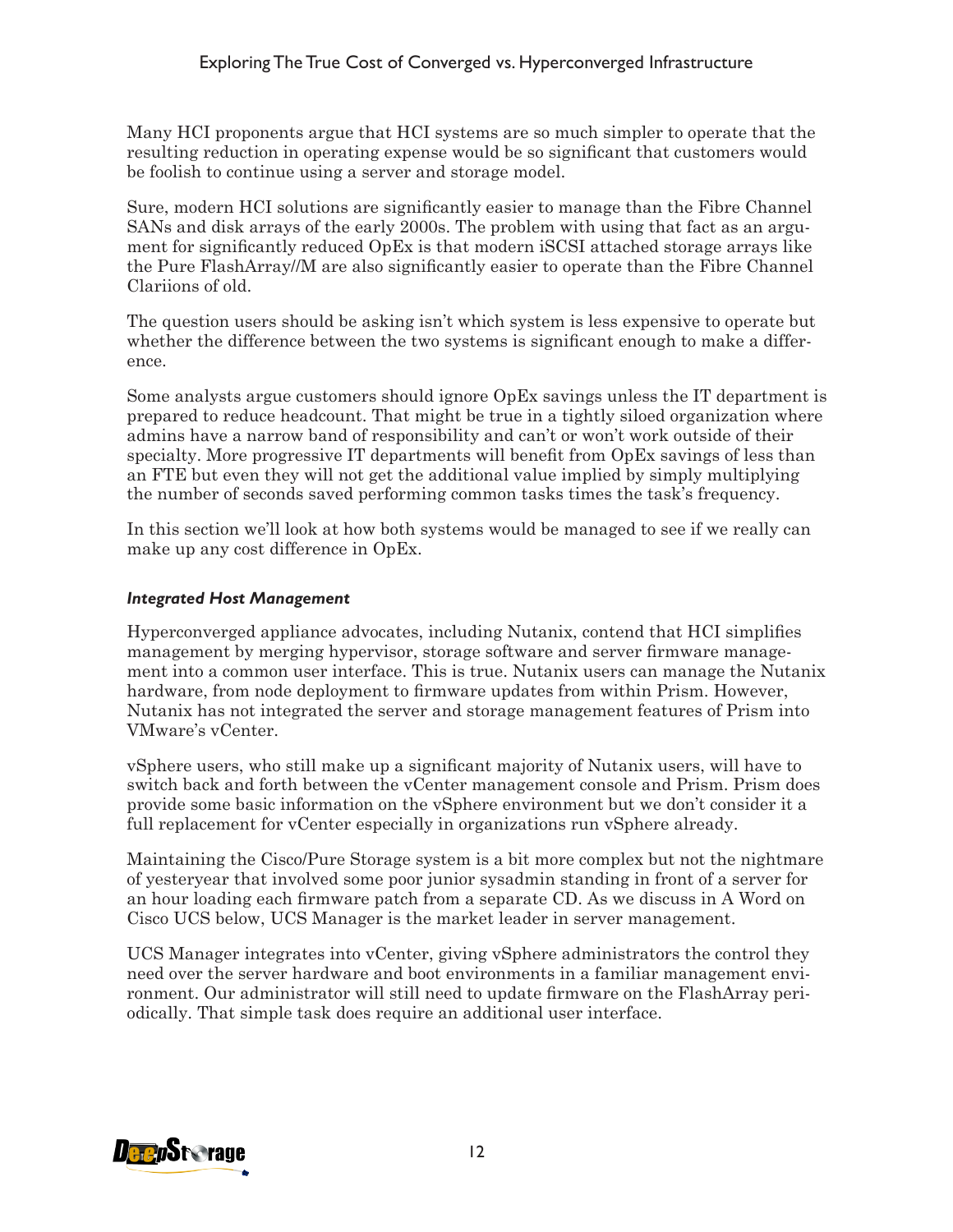We assume users of either system will use vCenter and VMware Update Manager to maintain their host software environment. While some organizations may choose to use Nutanix's Prism to manage ESXi patches, we believe the effort of installing VUM to be worthwhile even if only to manage third party management agent and driver updates.

Organizations with experienced vCenter administrators will like the UCS approach as it keeps them in the console they call home. Organizations without established vCenter skills will find the Nutanix approach easier and may have to find other solutions to manage any servers they retain outside the Nutanix cluster.

As a worst case we estimate the organization deploying the Cisco/Pure solution would have to spend one person-day installing and configuring UCS Manager and perhaps as much as an hour per server per year.

Over the 3 year useful life of the proposed systems that's 8 hours for installation and thirty-three hours of additional upgrade effort a total of forty-one hours or \$20,500 at the premium

#### *Host Upgrade Considerations*

Both solutions provide for non-disruptive upgrades of host hypervisors through vSphere which facilitates migrating workloads off a host before the upgrade and via DRS, rebalancing the cluster. Users on the Nutanix solution will see a greater performance impact as removing a node for maintenance reduces the total storage performance available to the cluster.

In addition since Nutanix relies on data locality for storage performance VMs migrated to hosts without a copy of that VM's data will have reduced storage performance as data populates to its new home.

In addition to reducing storage performance removing a node from the cluster temporarily to perform an update also reduces the cluster's resiliency. This is one of the reasons we recommend  $N+2$  resiliency for all shared nothing storage systems. If a node remains offline for an extended period of time it will rebuild the missing data, consequently generating both storage and network I/O.

#### **Integrated Storage Management**

Many HCI customers cite simplification of storage management as one of the key benefits of their HCI solution. Prior bad experiences with Fibre Channel, arcane storage system CLIs or a hidebound storage administrator has put them off managing external storage. While these customers weren't looking, the state of the art for external storage management has come a long way.

One way we simplified storage management was to use iSCSI over 10Gbps Ethernet, rather than Fibre Channel to connect our servers to the Pure FlashArray in the Flash-Stack. Modern storage systems like the FlashArray integrate into the VMware ecosystem through APIs like VAAI and a vCenter plugin. All the admin needs to do is create

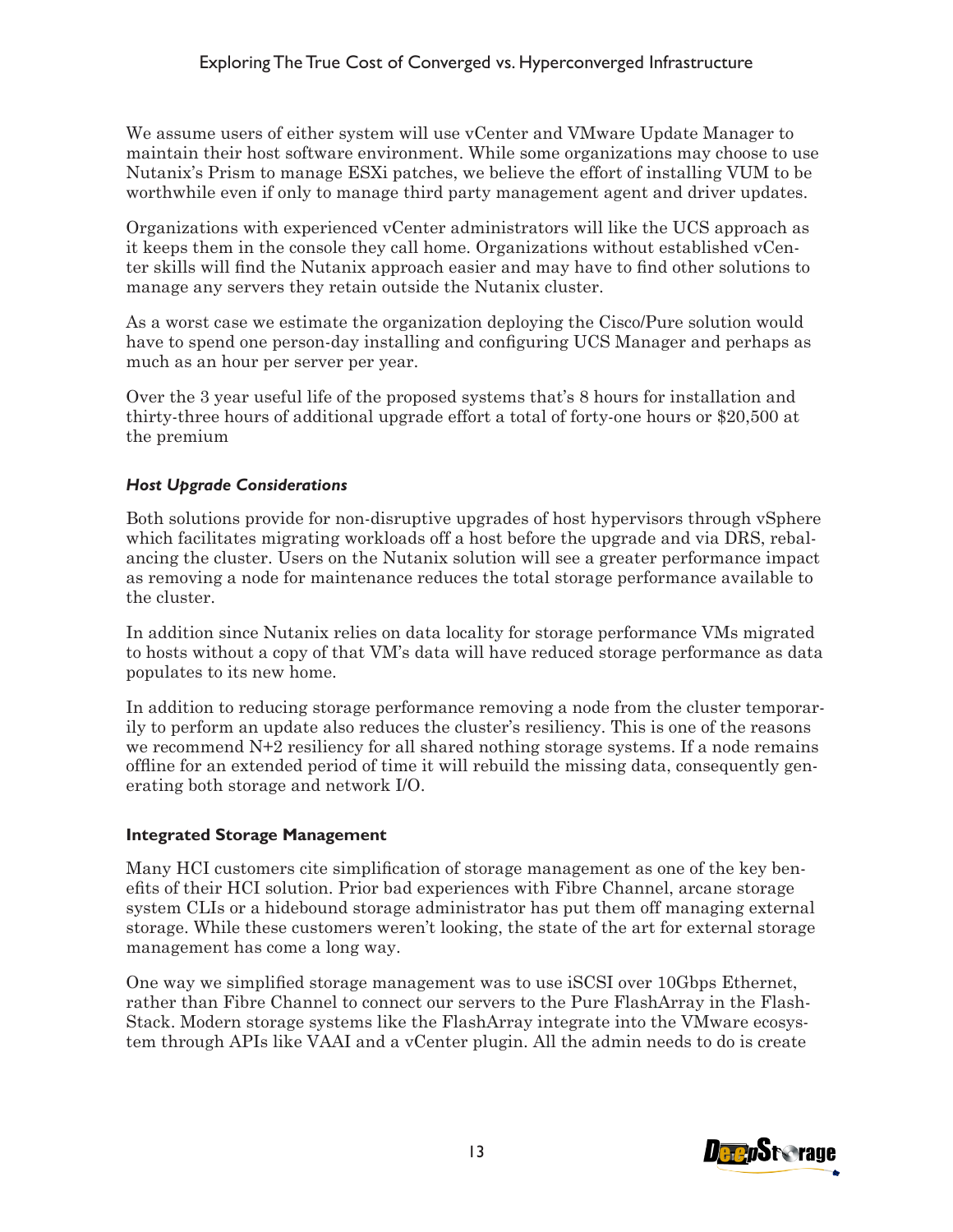a few volumes on FlashArray and connect the ESXi hosts to them. Since the virtualization administrator has full and simple control of the storage system from inside vCenter there's no real need to access the FlashArray's user interface.

By comparison, administrators on the Nutanix system have to log into the Prism user interface to create and manage containers. When creating those containers, administrators have to choose protection levels, and select whether features like compression, deduplication and erasure coding should be enabled on each container. Pure's FlashArray has always-on deuplication, compression and RAID-3D erasure coding. All the administrator has to do is specify the size for a LUN and create it through the vCenter plugin, which will automatically mount it on the hosts.

Both systems integrate and simplify storage management sufficiently that the total time spent performing storage management tasks for this system are on the order of 4-10 person days/year and therefore insignificant compared to the total million dollar price tag.

As this report went to press Pure's VVOL implementation was entering a public beta test cycle. The VVOL/VASA APIs allow vSphere to leverage the FlashArray's native data services like snapshots and clones on a per-VM granularity. When Pure delivers VVOLs support, storage administration will get even simpler as the entire array can be one datastore and administrators can use VMware's SPBM to manage volumes.

#### *Rackspace Power And Cooling*

Our choice of the Nutanix four-node, 2U block gave Nutanix a big advantage in density at two servers per rack unit. The Cisco C220s alone take up twice as much rack space, and the FlashArray will take up another 4-12U depending on the number of SSD shelves.The Nutanix website shows 1150W as typical consumption for the NX-3060 blocks in our comparison, while the Pure site shows a FlashArray//M50 we use in our larger configurations as using 650-1280W. Cisco's UCS Power Calculator configured like the ones in our model use 515W at 75% utilization.

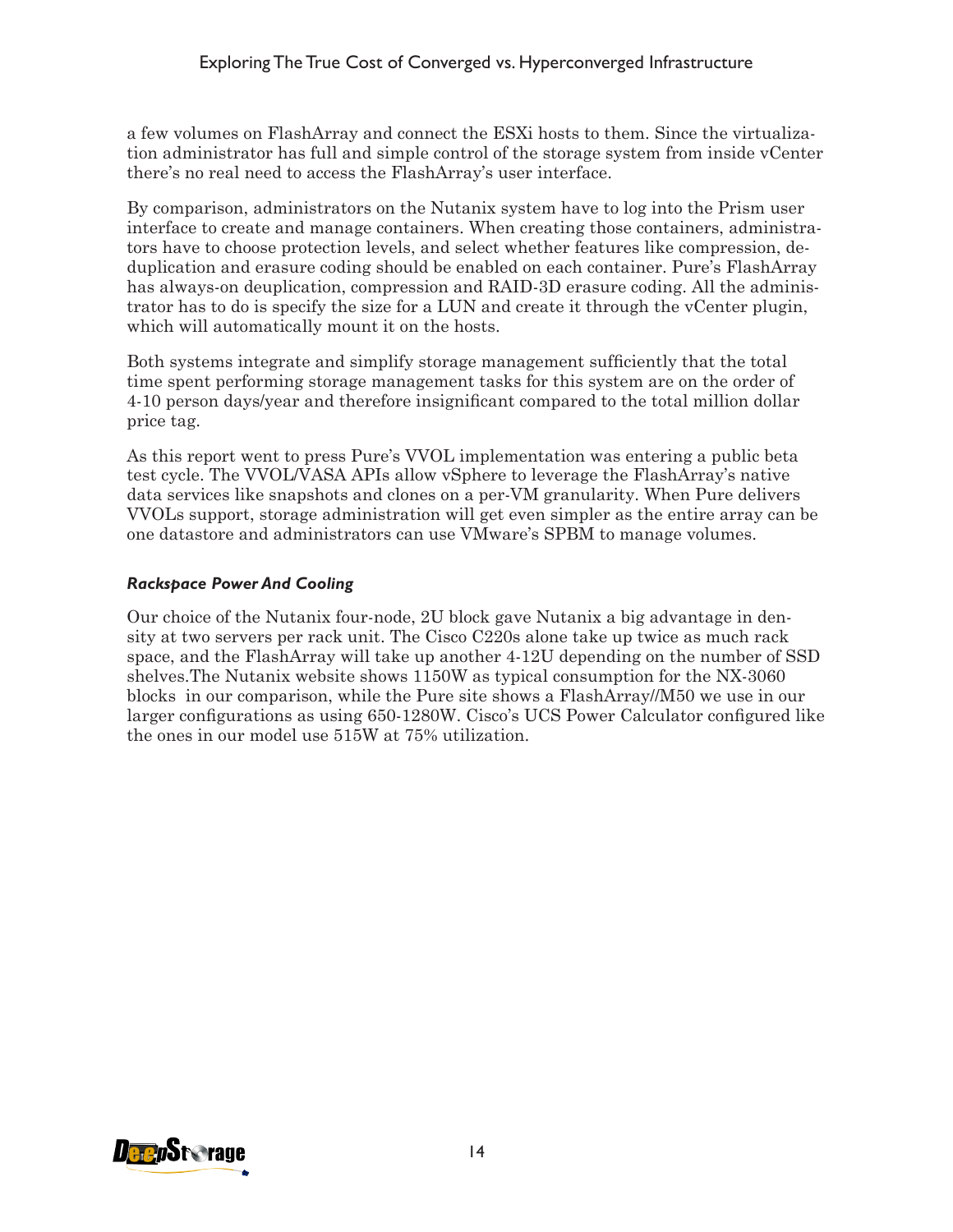

**Chart 4 – Power Consumption**

Our calculations show the FlashStack solution uses significantly more power than the Nutanix cluster. This gives Nutanix the advantage in both power and space.

We calculated the cost difference between the two solutions assuming the national average power cost of 11 cents per kilowatt hour and a data center PUE of 2. Over three years this possible cost saving never exceeds 4% of the initial purchase cost.

We did not include this cost of power calulation in the comparison charts 1-3 as power is not reliably a cost IT departments are concerned with. Over our consulting career we worked with clients where data center power was on the IT budget, the facilities budget or simply included in the clients rent regardless of the amount of power IT consumed.

Note: In the first edition of the report we used 1150 watts for the power consumption of a Nutanix node when it is actually the value for a four node block. We regret the error and have corrected the chart and text above.

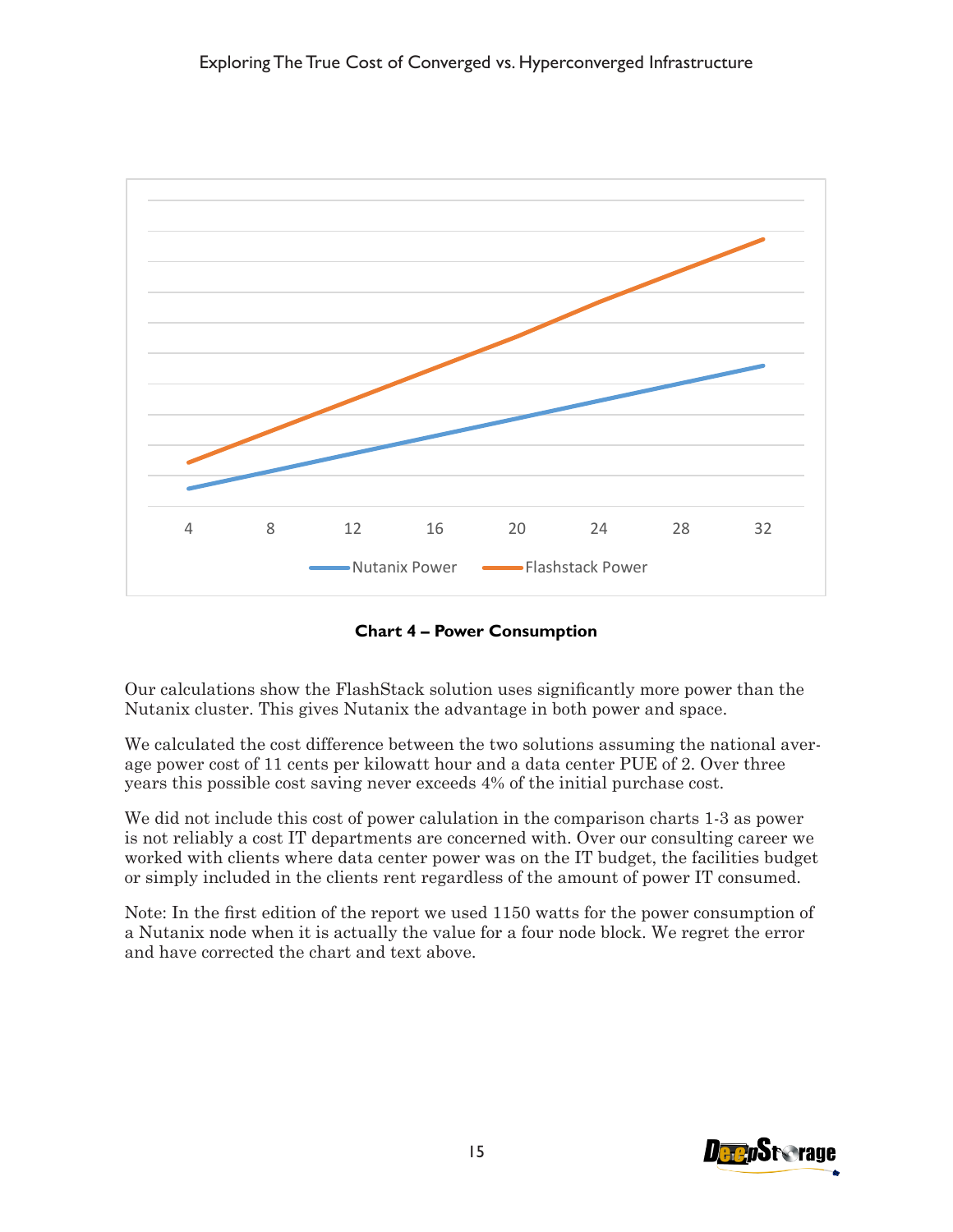#### **A Word on Cisco UCS**

Ever since its introduction in 2009, Cisco's Unified Computing System has led the market in server management. While other first-tier server vendors including Dell and HPE have server management suites, these tools are optional add-ons that simplify firmware updates and other day-to-day tasks for otherwise independent servers.

#### *Service Profiles and Stateless Computing*

One of the major benefits that Cisco UCS brings to the datacenter is stateless computing. Rather than having pre-configured NICs, MAC addresses, and/or WWNs, a Cisco UCS server acquires its configuration from UCS Manager through a service profile that's associated with that server's function.

This stateless configuration allows a user organization to replace failed servers or repurpose servers in a matter of seconds. Service profiles extend beyond simple BIOS settings but also ensure that network resources are properly configured to provide the connectivity a server will need in its new role.

The value of a stateless computing model becomes more apparent as the size of the UCS environment grows and servers can be dynamically assigned roles. Because the configurations we're comparing in this report are made up of a single cluster, we're not assigning any significant value to UCS management.

#### **Ongoing Support And Maintenance**

Our comparison includes the cost of a three year,  $7x24x365$  support and maintenance contract with 4 hour response.

Most IT vendors include three years of support in their initial quote. Historically, by the end of three years advances in technology make upgrading attractive despite the pain of migrating to a new system. While newer, faster, smaller systems are attractive to the IT department, finance may want to get just a bit more life out of the organization's investment.

While legacy storage vendors frequently increase the cost of maintenance in year four or five to encourage users to buy new storage arrays, Pure Storage's Evergreen Storage program allows a customer to keep their storage system under maintenance at the same rate as long as they like and even includes free upgrades for a system's controllers with a three year support renewal.

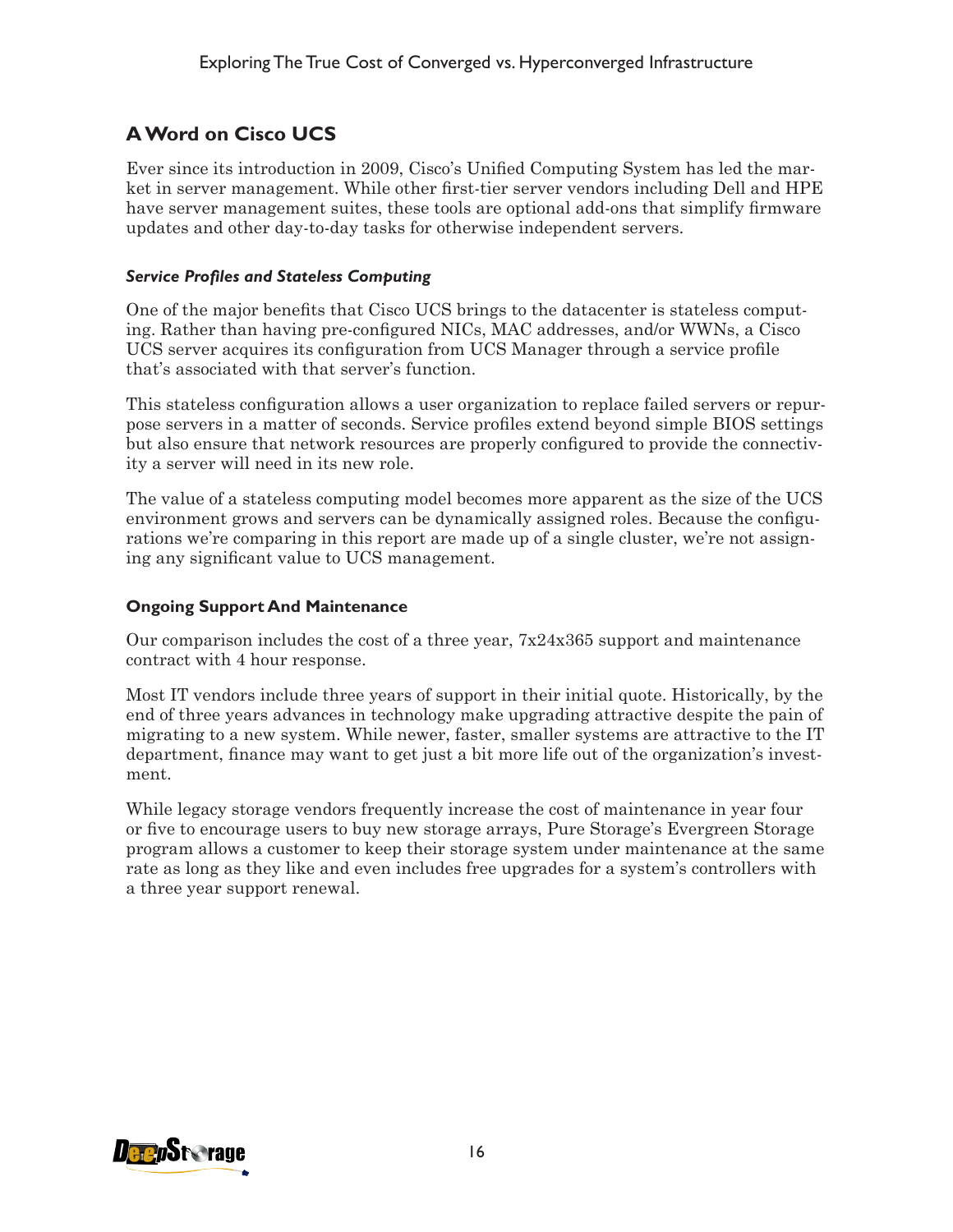

**Chart: 5 Annual Support Costs**

Vendors generally discount hardware and software significantly more than they do support and maintenance. As a result, maintenance makes up a higher fraction of the discounted price as the negotiated discount increases.

When comparing our two solutions, maintenance makes up almost half the total cost of the Nutanix solution and for the FlashStack solution decreases from about 25% to under 20% as the configuration grows.